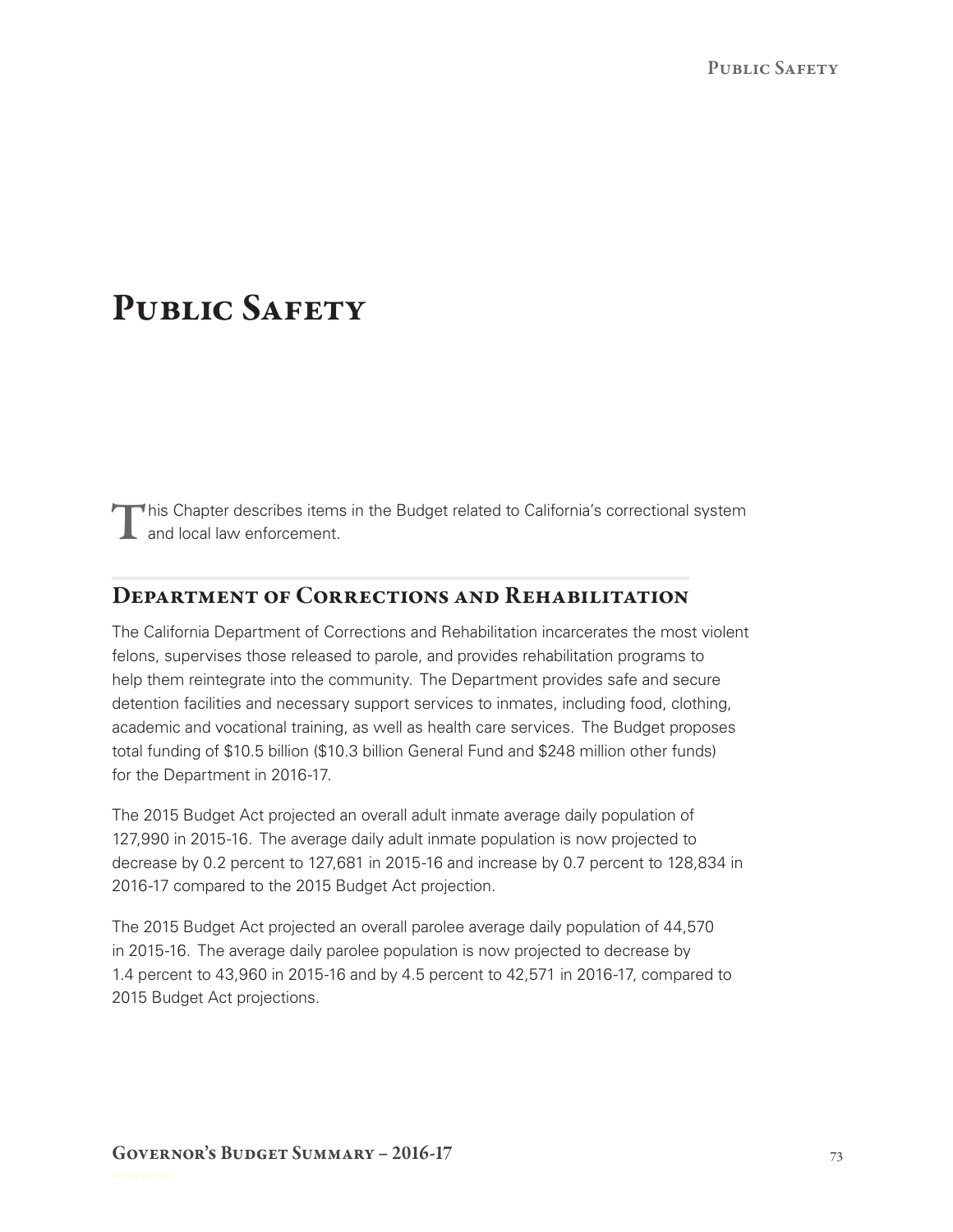The Division of Juvenile Justice's average daily ward population is increasing compared to the 2015 Budget Act projections. Specifically, the ward population is projected to increase by 37 in 2015‑16 and by 42 in 2016‑17, for a total population of 714 in 2015‑16 and 719 in 2016‑17.

## CONTINUED FOCUS ON INMATE REHABILITATION AND REENTRY

The Budget includes approximately \$400 million General Fund for the Division of Rehabilitative Programs. The Division continues to operate 13 prison-based reentry hubs which provide reentry services to targeted populations. The reentry hubs target offenders who are within four years of release and have a moderate‑to‑high risk to reoffend and a moderate-to-high criminogenic need for services. The core of reentry hub programming is cognitive behavioral treatment programming, which includes the major areas of substance use disorder treatment, criminal thinking, anger management and family relationships.

The Budget includes \$15.2 million to continue the expansion of substance use disorder treatment programs to the remaining 11 institutions currently without a program.

The Budget includes \$32.1 million to continue the community reentry program. Reentry programs link offenders to a range of community‑based, rehabilitative services that assist with substance use disorders, mental health care, medical care, employment, education, housing, family reunification, and social support. The program is voluntary and allows eligible male inmates committed to state prison to serve the end of their sentences in the community in lieu of confinement in state prison. To date, the Department has contracts to house 220 inmates in community reentry facilities. The Budget includes resources for a total of 680 beds in 2016-17 and proposes to increase the eligibility criteria from 120 days prior to release to 180 days. The Budget also includes \$25 million for incentive payments to local governments to aid in the siting of these community-based facilities.

#### DRUG AND CONTRABAND INTERDICTION

The Budget includes \$7.9 million General Fund to continue and expand efforts to reduce illegal drugs and contraband entering prisons. Specifically, the Budget proposes to continue drug and contraband interdiction efforts at 11 institutions, including intensive interdiction at Calipatria State Prison; California State Prison, Solano; and California State Prison, Los Angeles County. The expansion will enable the Department to search more staff, visitors and vendors entering these prisons on a daily basis, as well as packages received by these prisons.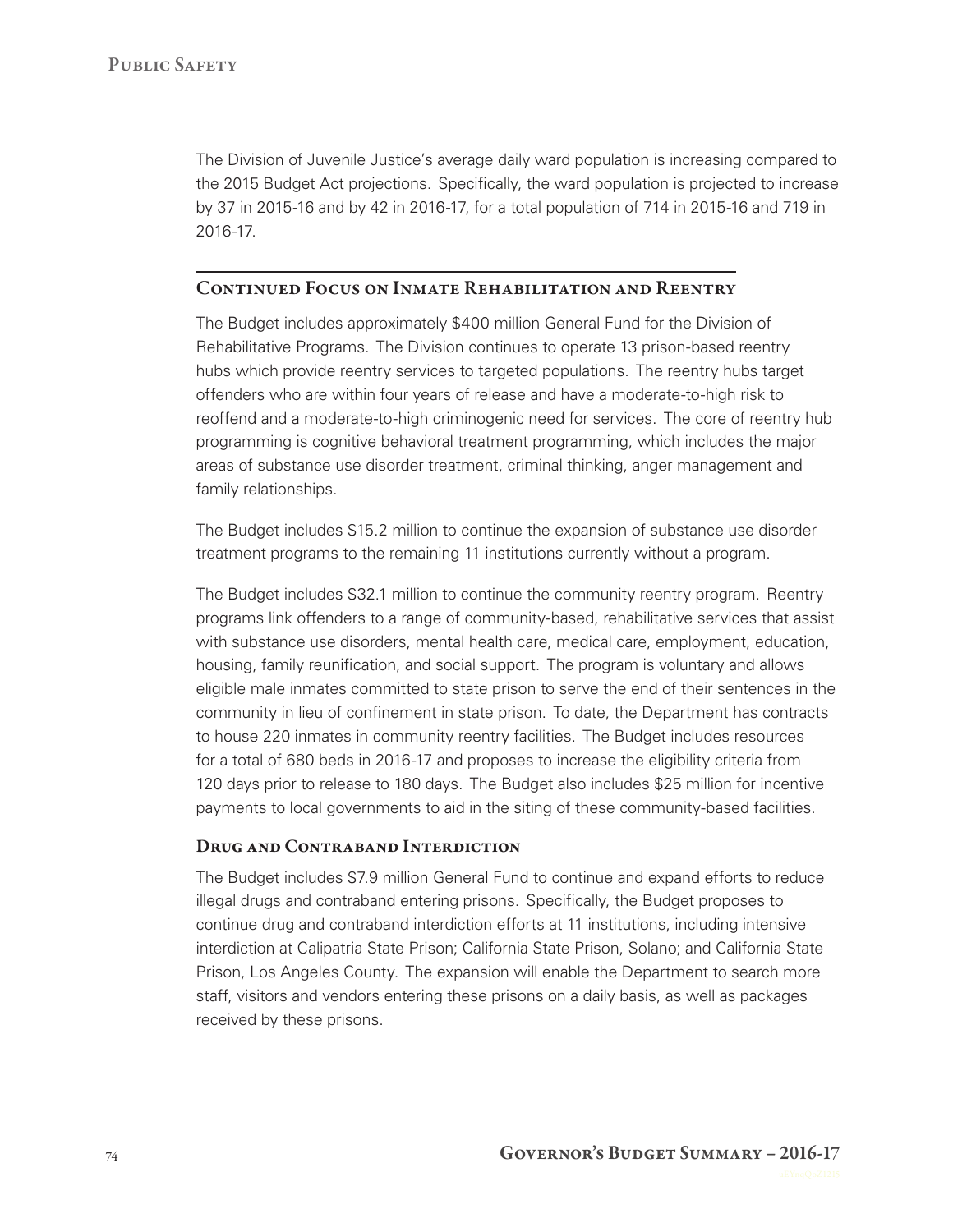PUBLIC SAFETY

These efforts are intended to reduce inmate violence, increase safety for staff and inmates, and promote a drug-free rehabilitative environment. Additionally, these efforts complement the expansion of substance use disorder treatment to the remaining prisons that are not reentry hubs by allowing the Department to prioritize placement of inmates who test positive for illicit drug use into substance use disorder treatment programs. The Department will contract with an independent entity to analyze and evaluate data collected by the institutions, which will help inform a potential future expansion of this program.

#### Expansion of Programs and Services for Lifer Population

In recent years, the number of long-term offenders being released after serving lengthy periods of incarceration has steadily increased. The Board of Parole Hearings indicates that approximately 80 percent of life‑term offenders released to parole require or request transitional housing as part of their parole plans. Furthermore, the needs of offenders incarcerated for long terms are unique and better served by programs tailored to their needs. To better serve long-term offenders, the Budget includes \$10 million General Fund for the following program expansions:

- Parolee Service Center Beds (\$3.1 million)— Parolee Service Centers provide residential and support services that focus on employment, job search and placement training, substance use disorder education, stress management, victim awareness, computer supported literacy and life skills. The Department will add 136 beds on a statewide basis for this purpose.
- In-Prison Long-Term Offender Program (\$3.4 million, of which \$2.1 million is one‑time)— This voluntary in‑prison reentry program is designed specifically for long-term offenders, providing substance use disorder treatment, criminal thinking, anger management, family relationships, victim impact, denial management and employment readiness. The Department will add a Long‑Term Offender Program at a male level III or IV facility, increasing the number of slots by approximately 1,700.
- Offender Mentor Certification Program (\$423,000)—Long-term and life-term inmates who complete this voluntary 10‑month program are trained and certified to become mentors for alcohol and drug counseling. Upon completion, inmates are assigned as mentors and obtain 4,000 hours of work experience in substance use disorder treatment programs. Once those hours are fulfilled, inmates are eligible to obtain a substance use disorder counseling certification that can be used to gain employment upon release. This augmentation will enable the Department to train an additional 64 inmates annually.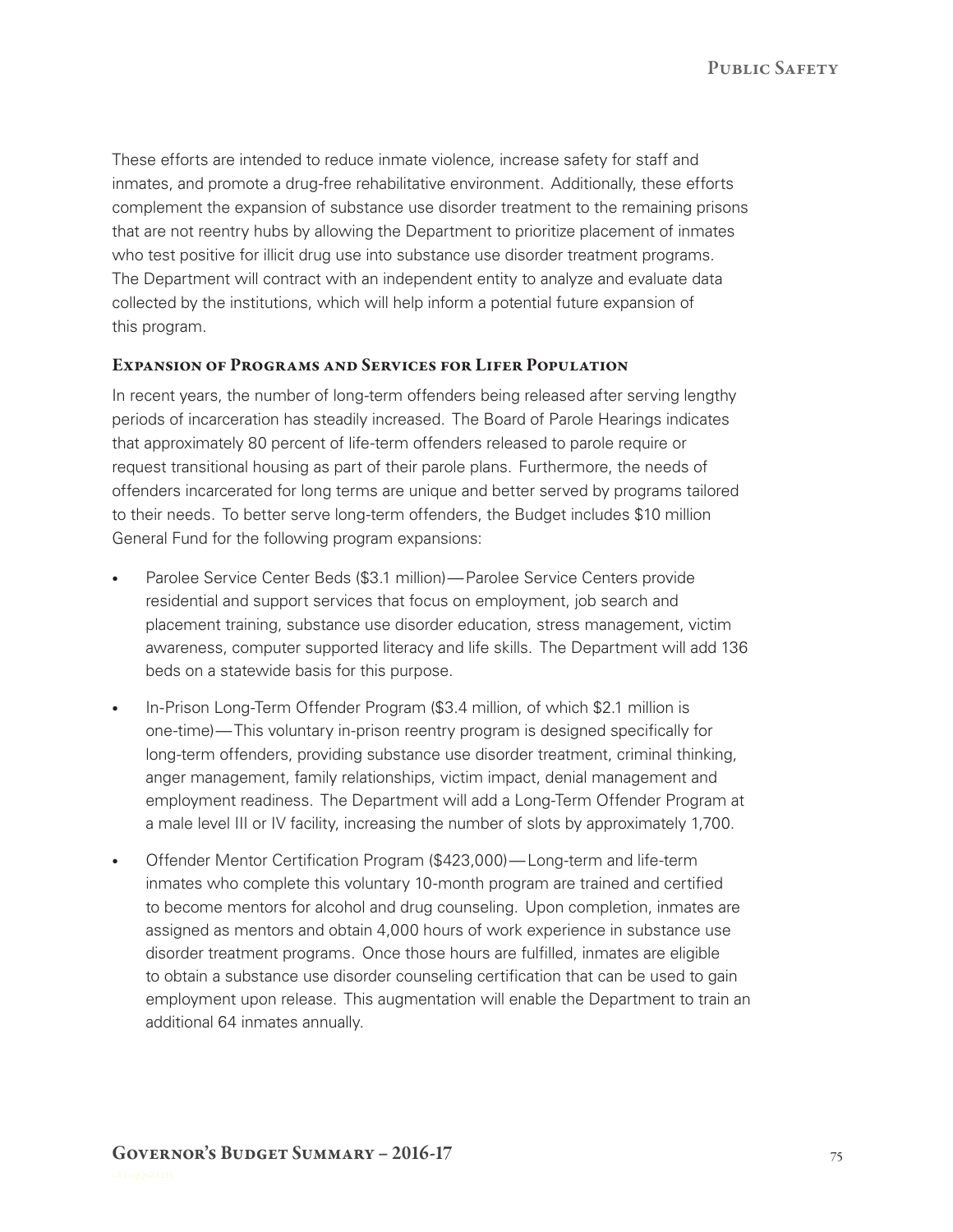• Pre-Employment Transitions Program (\$3.1 million)— The Transitions Program offers employment preparation, teaching job-readiness, job search and prerequisite skills needed for the current job market. Participants learn about community resources and programs to help with transition and are linked to One‑Stop Career Centers and social service agencies in their counties of residence. This program is currently available at all reentry hubs and will be expanded to all prisons. The Department will discontinue the use of contractors for this program and will hire teachers to serve approximately 23,000 inmates annually.

The Department will also begin efforts to develop a program that provides six-month transitional housing in locations closest to the communities in which life-term inmates will be released. Offenders serving long terms in prison are often unprepared for reentering society due to changes in technology and day-to-day living advances. Transitional housing will assist these offenders to successfully reenter society. Additionally, the Department has taken steps to allow offenders placed in transitional housing immediate access to community leave passes, phones and visitation, and to place these parolees in an appropriate service or treatment program based on their needs assessment. Lastly, the Budget includes \$480,000 for custody staff to oversee evening college courses offered in prisons, similar to the security provided in other educational and vocational programs. Life‑term inmates are more likely to participate in college courses offered in the evening to enable them to retain their in‑prison jobs. This augmentation will support the offering of additional in-prison college courses.

#### Ashker v. Brown Settlement

The Department recently reached an agreement in the *Ashker v. Brown* lawsuit related to conditions of confinement at Pelican Bay State Prison. The final agreement moves the Department away from a system of indeterminate terms for segregated housing to a system that focuses on determinate terms for behavior-based violations. In addition, the Department has made changes to its step‑down program to allow inmates to transition from segregated housing into the general population more quickly than under previous policies. These changes are projected to reduce the need for several thousand segregated housing beds, which will be converted to the appropriate housing security level as the changes occur.

The Budget includes a reduction of \$28 million to account for these housing conversions. To maintain public and institutional safety, the Budget includes \$5.8 million for additional investigative staff to monitor gang activity in prisons as the new segregated housing policy changes are implemented.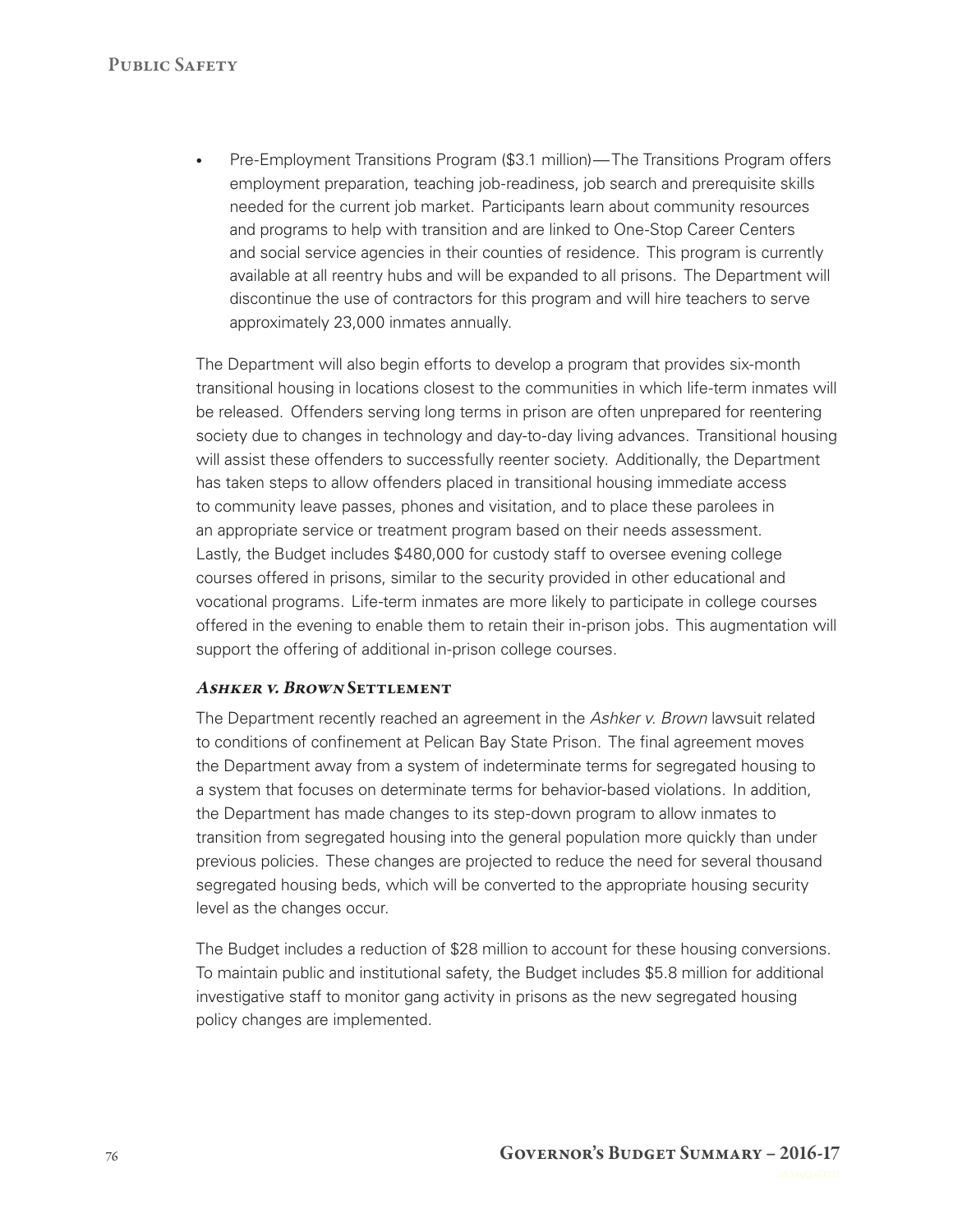# Compliance with the Three‑Judge Panel Population Cap

In 2011, the U.S. Supreme Court upheld the federal three-judge panel's order that the Department reduce the prison population to 137.5 percent of the prison's design capacity by June 2013. On February 10, 2014, the court granted the state's request for a two‑year extension to meet the 137.5‑percent population cap. The court ordered the state to comply with the population cap by February 28, 2016, and to implement several population reduction measures, all of which are currently underway.

The court also ordered that a Compliance Officer be appointed to ensure the state meets the interim benchmarks and the final benchmark of 137.5 percent by February 28, 2016. The Compliance Officer has authority to order the release of inmates should the state fail to meet or maintain the final benchmark.

As of December 9, 2015, the prison population was at 136.0 percent of design capacity, which is below the February 2016 benchmark. Projections indicate the inmate population will grow in the out years, but through the continuation of various population reduction measures, an infill bed expansion, and maintaining in-state and out-of-state contract beds at current levels, the prison system is projected to remain below the population cap. To maintain the in-state and out-of-state contract bed capacity, the Administration is seeking legislative authority to continue the use of these beds beyond December 31, 2016, which was the sunset date established in Chapter 310, Statutes of 2013 (SB 105). The Department will also negotiate an extension of the lease for the California City facility. These contract facilities provide critical capacity that will enable the Department to remain below the court-ordered population cap.

The 2012 Budget Act authorized the construction of three level II dormitory housing facilities at existing prisons. Two of these new dormitory housing facilities will be located adjacent to Mule Creek State Prison in Ione, and will be activated in February 2016. The third is located at the Richard J. Donovan Correctional Facility in San Diego and will be activated in late spring 2016. Upon activation, these facilities will add 2,376 beds to the prison's design capacity and expand the number of educational and vocational programming slots by 1,266.

The state first contemplated the closure of the California Rehabilitation Center in 2012 due to its design and decaying infrastructure. While the closure of this facility remains a priority, based on the projected inmate population and the need to maintain compliance with the prison population cap, the Department will continue operating the facility for the next few years. The Budget includes a one-time General Fund augmentation of \$6 million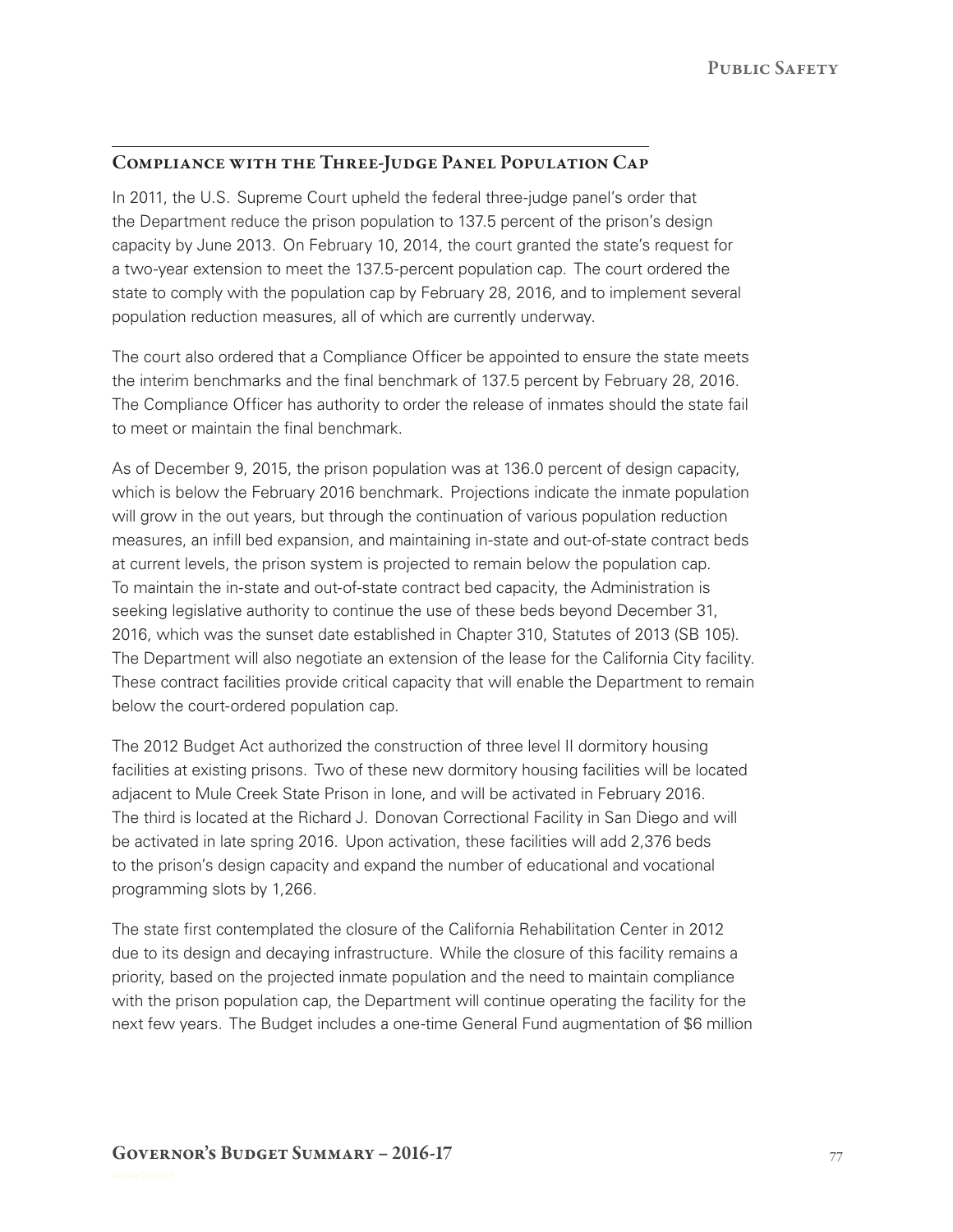to address critical special repairs and deferred maintenance projects at the facility. The Administration will engage the Receiver on a workable plan to address physical plant needs to improve health care access at the facility. The state will continue to monitor the total inmate population and compliance with the population cap to assess the earliest date when the facility can be closed.

#### Additional Population Reduction Measures

As required by Chapter 312, Statutes of 2013 (SB 260), the Board of Parole Hearings implemented the Youth Offender Parole Program, which provides youth offender parole hearings for specified offenders who were convicted of a crime prior to their 18<sup>th</sup> birthdav and sentenced to state prison. This program was further expanded by Chapter 471, Statutes of 2015 (SB 261), by increasing eligibility to those convicted of a crime committed before the age of 23. An inmate is eligible for a youth offender parole hearing during the  $15<sup>th</sup>$  year of their sentence if they received a determinate sentence;  $20<sup>th</sup>$  year if they received a sentence that was less than 25 years to life; and during the  $25<sup>th</sup>$  year if they received a sentence of 25 years to life. Those with an indeterminate sentence immediately eligible for a youth offender parole hearing on January 1, 2016, are required to have their hearing completed by January 1, 2018. Determinately sentenced offenders immediately eligible are required to have their hearing before December 31, 2021. The Budget includes \$3.7 million General Fund to implement the expanded Youth Offender Parole Program.

The Budget includes \$3.3 million in 2015‑16 and \$6 million beginning in 2016‑17 to comply with the *Sassman v. Brown* lawsuit, which requires the state to expand the existing female Alternative Custody Program to males. Alternative custody participants can be placed on home detention or other available residential placement one year prior to their release. Although the female Alternative Custody Program is currently available for inmates two years prior to their release, it will be modified to one year. At this time, it is unclear how many males will ultimately qualify for an alternative placement. Consequently, future budget adjustments may be necessary to capture the full impact of this program expansion.

#### Proposition 47

On November 4, 2014, the voters passed Proposition 47, which requires misdemeanor rather than felony sentencing for certain property and drug crimes and permits inmates previously sentenced for these reclassified crimes to petition for resentencing. Concurrently, the Department was implementing other population reduction measures,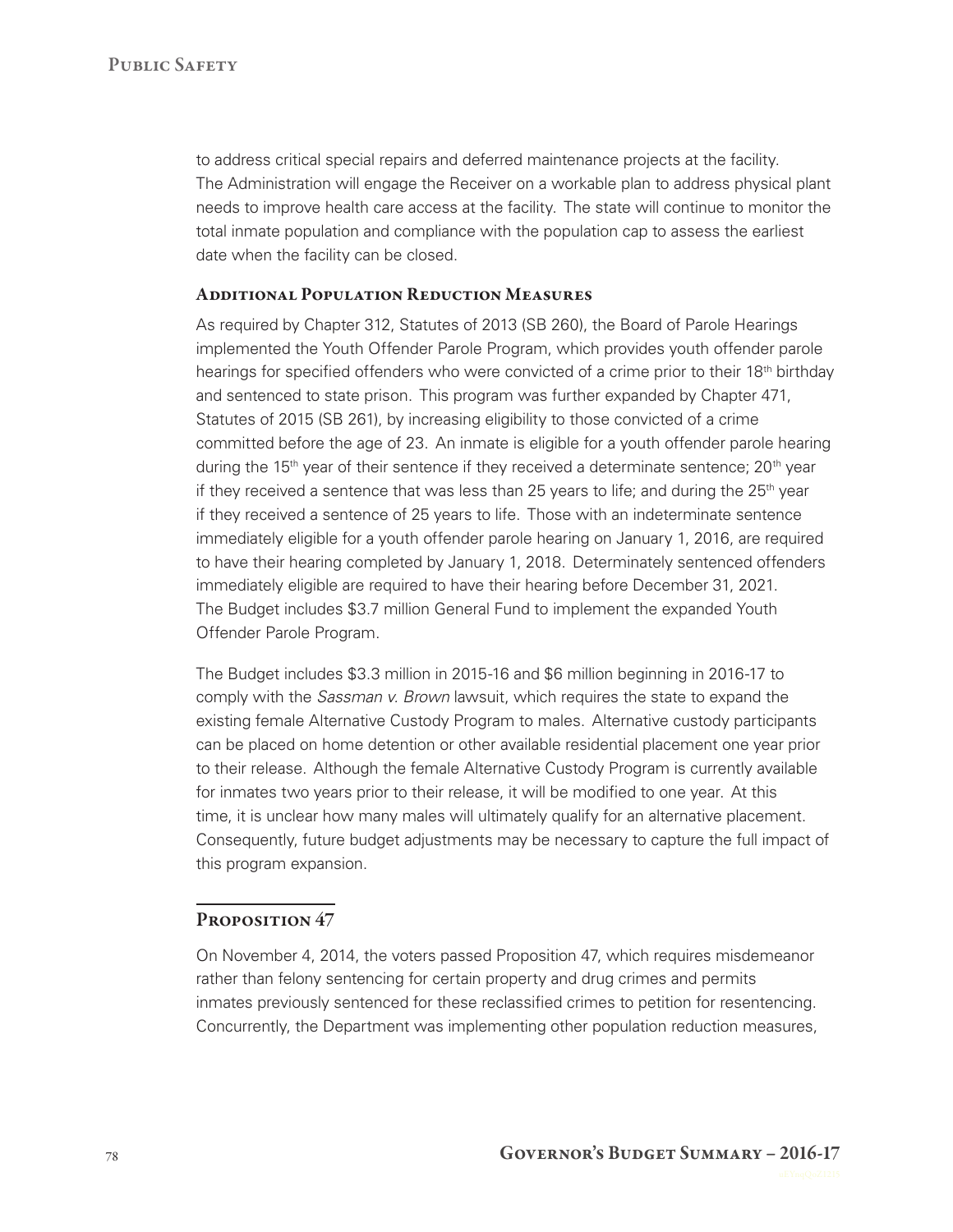PUBLIC SAFETY

most of which were court‑ordered. Combined, Proposition 47 and these other measures reduced the average daily inmate population by approximately 8,700. Proposition 47 accelerated the scheduled release of many offenders and it is estimated that the 2015‑16 average daily inmate population will be reduced by approximately 4,700 as a result of resentencing and avoided new admissions. This estimate will be further refined as more data become available. These measures allowed the Department to reduce overcrowding and its use of some contract beds.

Proposition 47 requires state savings resulting from the proposition to be transferred into a new fund, the Safe Neighborhoods and Schools Fund. The new fund will be used to reduce truancy and support drop-out prevention programs in K-12 schools, increase victim services grants, and support mental health and substance use disorder treatment services. The Director of Finance is required, on or before July 31, 2016, and on or before July 31 of each fiscal year thereafter, to calculate the state savings for the previous fiscal year compared to 2013-14. Actual data or best estimates are to be used. The calculation must be certified to the State Controller's Office no later than August 1 of each fiscal year. The first transfer of state savings to the Safe Neighborhoods and Schools Fund will occur in August 2016.

The Department of Finance currently estimates net savings of \$29.3 million when comparing 2015‑16 to 2013‑14. This estimate assumes savings from a reduction in the state's adult inmate population, and increased costs due to a temporary increase in the parole population and trial court workload associated with resentencing. The estimate also takes into consideration the savings associated with fewer felony filings and more misdemeanor filings, and the number of offenders resentenced and released from the Department of State Hospitals. Pursuant to the proposition, funds will be allocated as displayed in Figure SAF‑01. Ongoing savings are expected to be approximately \$57 million.

#### Inmate Health Care and Mental Health Services

The state has made a significant financial commitment to improve the Department's delivery of health care services to inmates. The Budget dedicates \$2.8 billion General Fund to health care services programs resulting in inmates having continued access to mental health, medical and dental care that is consistent with the standards and scope of services appropriate within a custodial environment.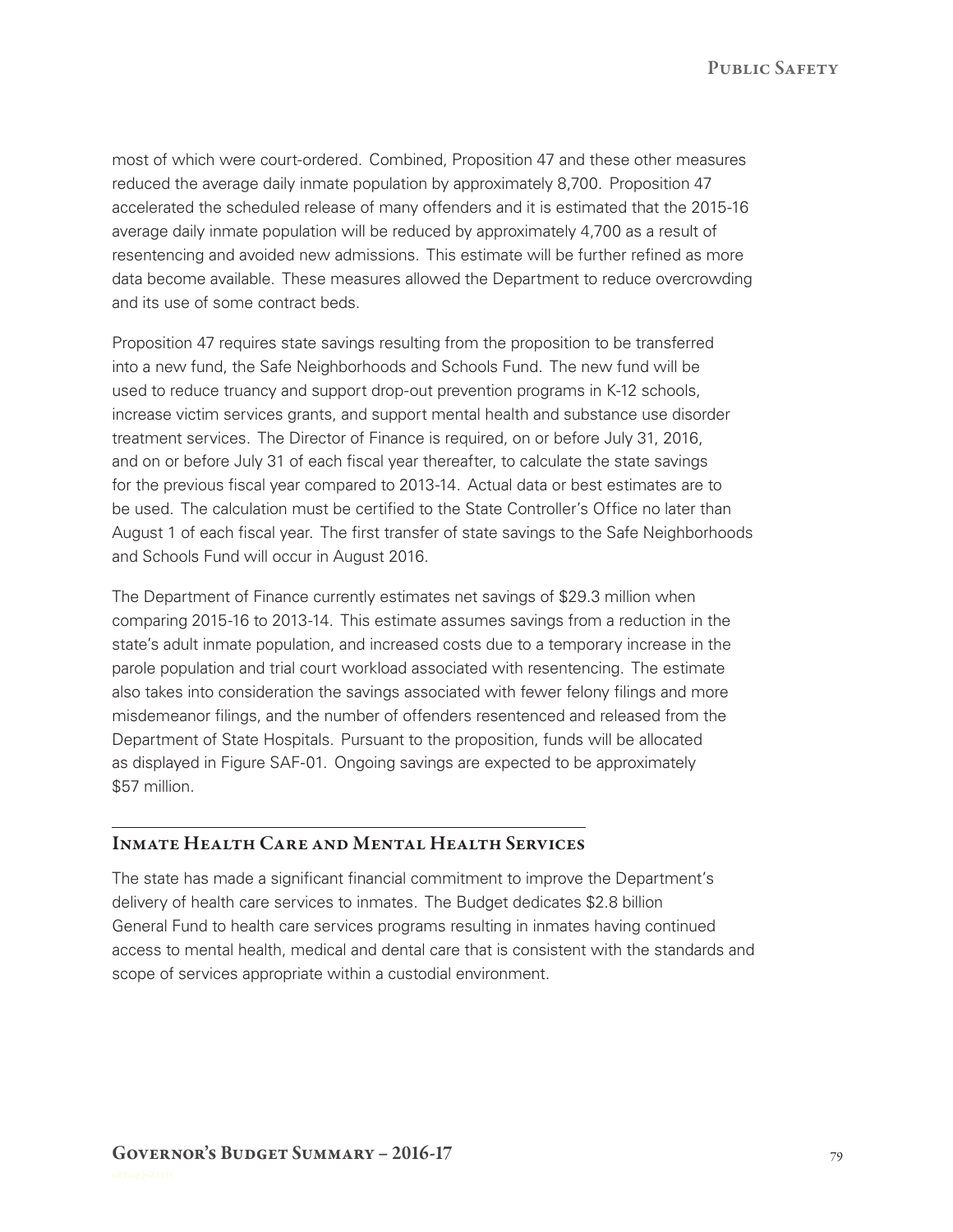| Figure SAF-01<br><b>Proposition 47 Estimated Allocation</b>      |                                                                                   |            |                                    |
|------------------------------------------------------------------|-----------------------------------------------------------------------------------|------------|------------------------------------|
| Department                                                       | Purpose                                                                           | Percentage | 2016-17<br>Estimated<br>Allocation |
| Board of State and<br><b>Community Corrections</b>               | <b>Mental Health Treatment</b>                                                    |            |                                    |
|                                                                  | Substance Use Disorder Treatment                                                  | 65%        | \$19,039,487                       |
|                                                                  | <b>Diversion Programs</b>                                                         |            |                                    |
| State Department of<br><b>Education</b>                          | Improve Outcomes for K-12 Students                                                |            |                                    |
|                                                                  | <b>Reduce Truancy</b>                                                             | 25%        | \$7,322,879                        |
|                                                                  | Support Students at Risk of Dropping Out<br>of School or who are Victims of Crime |            |                                    |
| California Victim<br>Compensation and<br>Government Claims Board | Support Trauma Recovery Centers that<br>Serve Crime Victims                       | 10%        | \$2,929,152                        |
| <b>Total</b>                                                     |                                                                                   | 100%       | \$29,291,518                       |

#### Federal Receivership Overseeing Prison Medical Care

The Budget includes \$1.9 billion General Fund for prison medical care. At the request of the Receiver, this amount includes \$26.8 million for increased pharmaceutical costs, \$12.1 million to expand the janitorial services program at the California Health Care Facility, and \$11.9 million to establish executive health care management teams at prisons that currently share management oversight and create supervisory ratios for certain health care classifications. These augmentations support inmate health care and the transition of medical care back to the state.

In addition to the Receiver's proposals, the Budget includes \$9.4 million for the Department to provide additional health care access staffing due to physical plant changes made by the Health Care Facility Improvement Program and insufficient security coverage in health care areas that provide emergency response services. Health Care Access Units are one of the areas of operation that was delegated back to the Department by the Receiver in 2012. Additionally, the Budget includes \$2 million to increase health care staffing at in‑state contract facilities to improve medical care.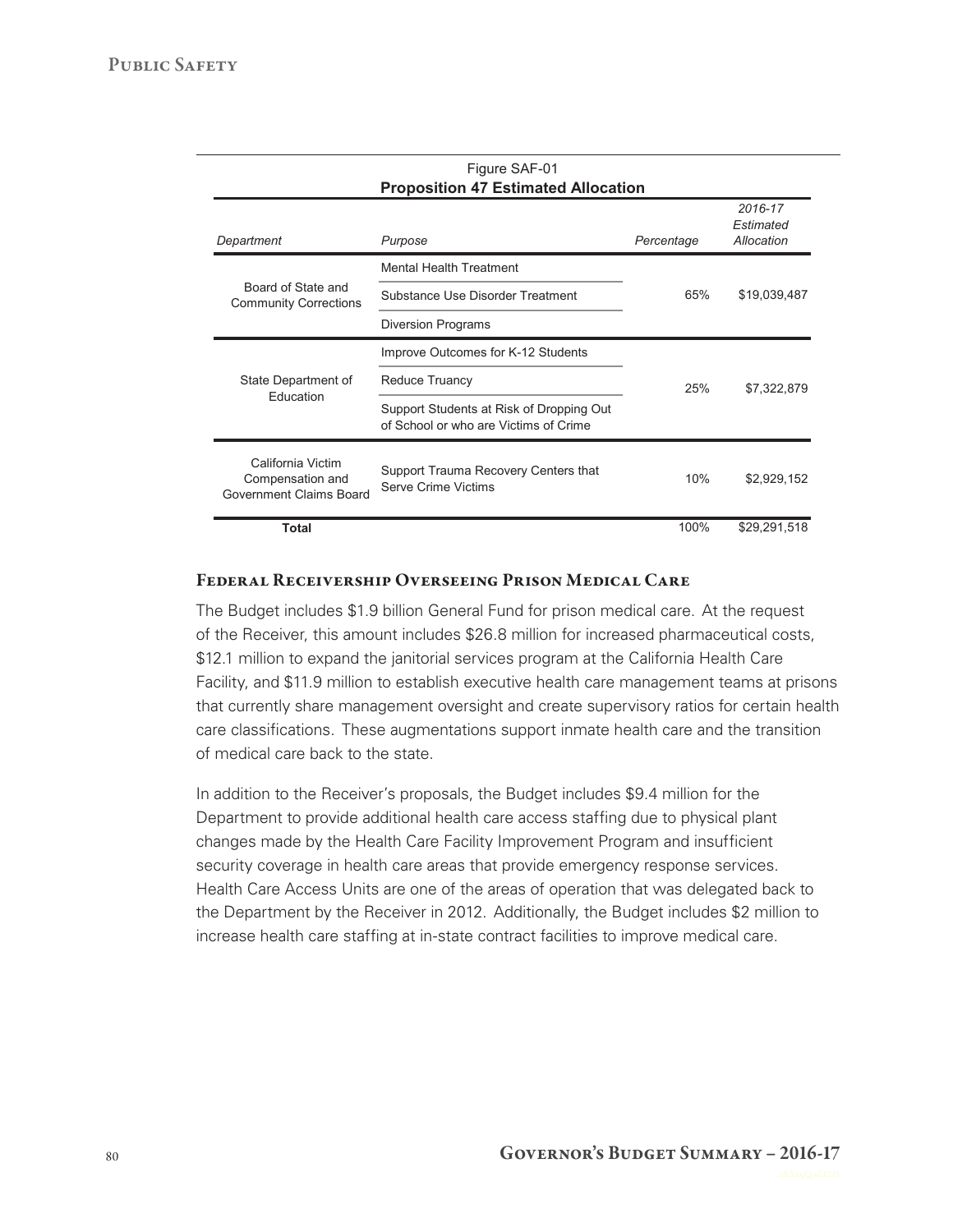# LOCAL PUBLIC SAFETY

The Budget addresses the following local public safety issues.

# Community Corrections Performance Incentive Grant

The Community Corrections Performance Incentive Grant, Chapter 608, Statutes of 2009 (SB 678), was created to provide incentives for counties to reduce the number of felony probationers sent to state prison. Based on the revised formula established in 2015‑16, the Budget includes \$129.7 million to continue this successful program.

# CITY LAW ENFORCEMENT GRANTS

The Budget includes \$20 million General Fund to increase positive outcomes between city police and the homeless community, persons with mental health needs, and high-risk youth populations. The Board of State and Community Corrections will allocate funds to individual cities acting as a fiduciary agent within each county receiving the funds.

The Budget also continues \$6 million General Fund for grants to local law enforcement agencies for programs and initiatives intended to strengthen relationships between law enforcement and the communities they serve.

# CONTINUUM OF CARE REFORM

The Budget includes \$26.8 million (\$18.1 million General Fund) for county probation departments to implement Continuum of Care reforms codified in Chapter 773, Statutes of 2015 (AB 403), that support the foster youth system as discussed in the Health and Human Services chapter.

#### RACIAL AND IDENTITY PROFILING ACT OF 2015

Chapter 466, Statutes of 2015 (AB 953), revises the definition of racial profiling and, among other things, requires the Attorney General to report on citizen complaints alleging racial or identity profiling for each state and local agency that employs peace officers. Beginning in 2018‑19, these local agencies will also have to report data on all stops conducted by the agency's peace officers, including the time, date, and location of the stop, and the reason for the stop. The Budget includes \$10 million General Fund to allocate to local law enforcement agencies for costs incurred through June 2017 related to increased citizen complaint reporting activities. The Administration will work with law enforcement entities during the spring to develop an allocation methodology for these funds and the overall program that limits future mandate reimbursement claims related to AB 953.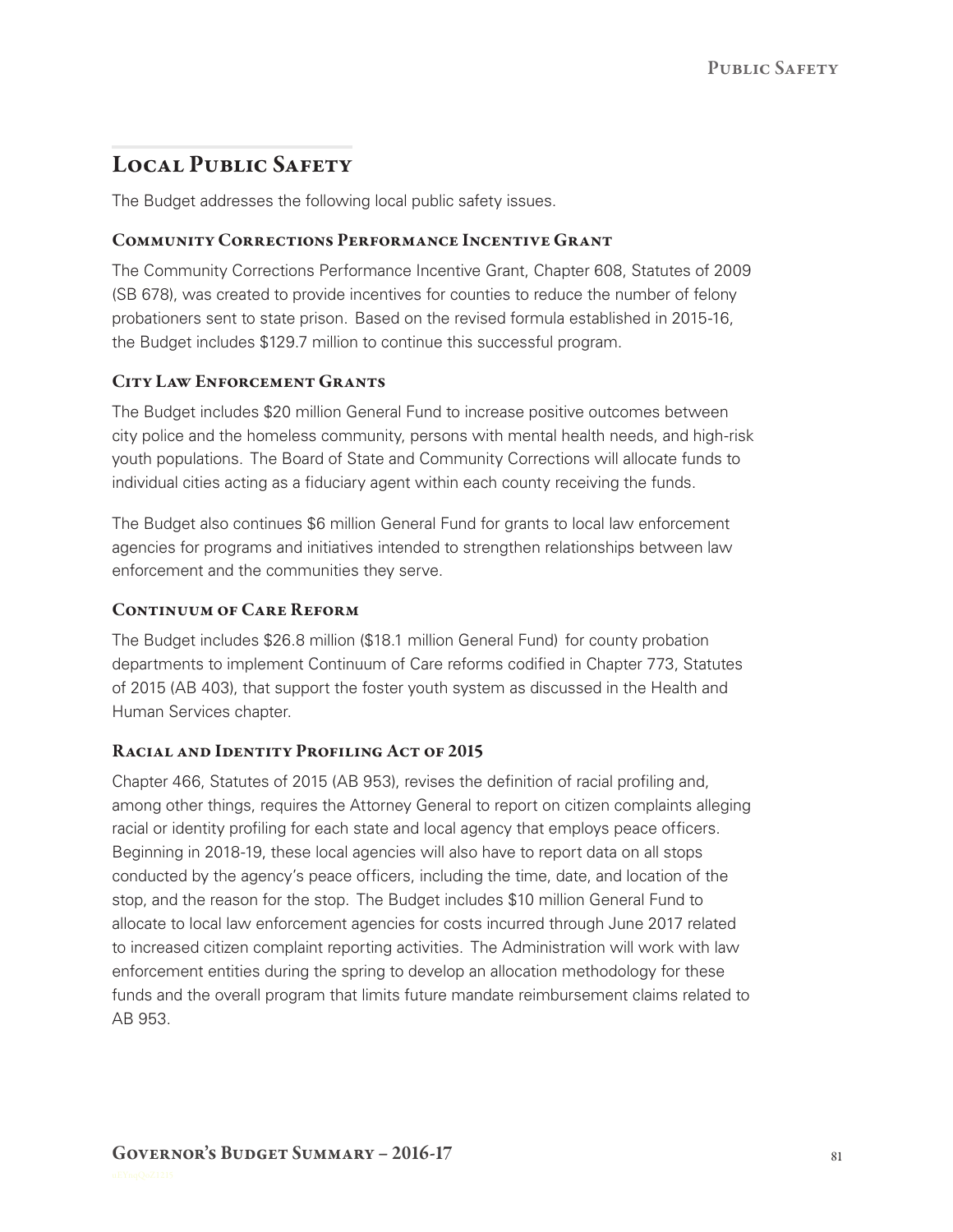#### Local Criminal Justice Facility Construction

Since 2011 Public Safety Realignment, county jails have been housing felony offenders with longer sentences. Older jails do not lend themselves to the kinds of treatment and programming space needed to run effective in‑custody programs that lead to success once an offender is released. The state has provided \$2.2 billion in lease revenue authority for local jail construction over the last several years— with the most recent rounds of funding focused on treatment and programming space and better beds, rather than increased capacity. Using lease revenue bonds for local criminal justice facilities has been cumbersome. Many counties' projects have been delayed because of real estate issues that need to be resolved to be compatible with lease revenue bonds.

In the previous lease revenue programs, counties were designated as large (population greater than 700,000), medium (population 200,001‑700,000) or small (population 200,000 or less). Funding was earmarked for each of these categories and counties were able to request a maximum amount of funding based on their size.

- • Chapter 7, Statutes of 2008 (AB 900), authorized \$1.2 billion in lease revenue for local jail construction projects. Under the two phases of the program, 21 counties received awards, of which 6 were large counties, 7 were medium counties, and 8 were small counties. Funding went primarily to those counties operating under a court-ordered population cap. When all construction is completed, over 9,000 jail beds will be added.
- • Chapter 42, Statutes of 2012 (SB 1022), authorized \$500 million in lease revenue bond funding and funded 14 county awards, of which 3 were large counties, 5 were medium counties, and 6 were small counties. This funding was primarily available to build better beds and treatment and programming space rather than increasing capacity. The program specified that counties seeking to replace or upgrade outdated facilities and provide alternatives to incarceration, including mental health and substance use disorder treatment, would be considered. The funding provided space for education and substance use disorder classes, day reporting centers and transitional housing.
- • Chapter 37, Statutes of 2014 (SB 863), authorized an additional \$500 million in lease revenue bond financing and funded 15 county awards, of which 4 were large counties, 5 were medium counties, and 6 were small counties. Similar to SB 1022, funding was primarily available for improving existing capacity and treatment and programming space. The awarded projects included reentry programming space,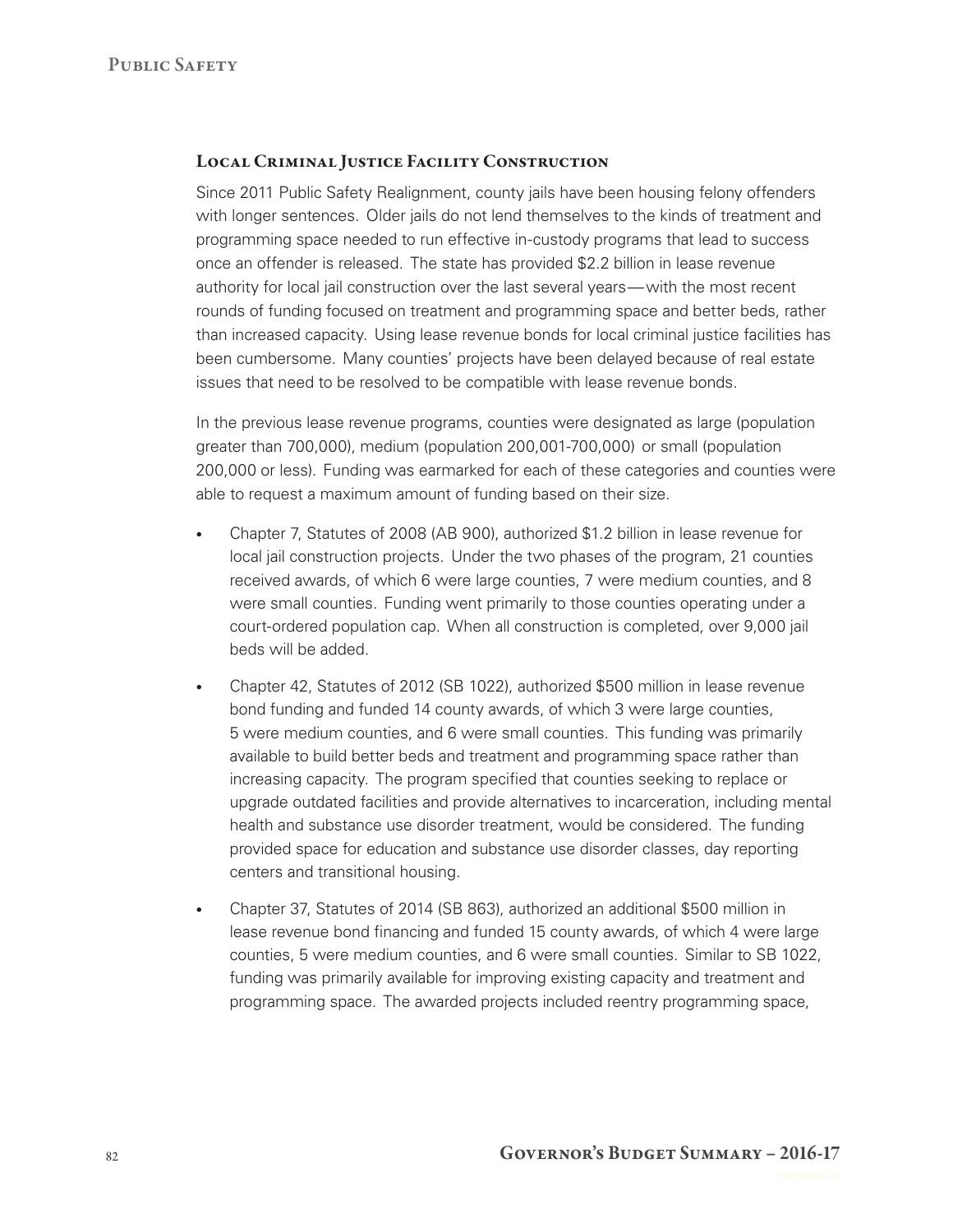education and vocational classroom space, medical and mental health housing, and dental clinical space.

The state remains committed to helping counties more appropriately serve felony offenders to improve California's overall criminal justice system. The Budget includes \$250 million General Fund for competitive grants to those counties that have previously received only a partial award or have never received an award from the state for replacing or renovating county jails to improve custodial housing, reentry, rehabilitative programming, mental health services, or treatment space. Consistent with SB 863, there will be a 10‑percent county match requirement, but the match may be reduced to 5‑percent for small counties. Counties that previously applied and submitted recent documentation to support the need for improved adult local criminal justice facility housing with an emphasis on expanded program and treatment space will not be required to resubmit such documentation.

By focusing on counties previously receiving a partial award or never receiving an award, the program proposed in the Budget will mainly fund projects in small counties (see Figure SAF‑02). While 17 counties have never received an award, it is unlikely that all remaining counties will apply for funds.

| <b>Local Criminal Justice Facility Construction Award History</b> | Figure SAF-02 |        |       |
|-------------------------------------------------------------------|---------------|--------|-------|
|                                                                   | Large         | Medium | Small |
| <b>Total Number of Counties</b>                                   | 15            | 13     | 30    |
| Never Received an Award                                           | 3             |        | 13    |
| <b>Received only Partial Award</b>                                |               |        |       |

The state has made significant investments to support the local criminal justice system by addressing local infrastructure needs. This Budget proposal is intended to address remaining gaps at the local level, particularly in small counties, to provide appropriate programming and treatment space to better serve offenders sentenced to county jail and improve outcomes among this population. Given the state's significant investment in this area, future consideration for additional funding for this purpose would require significant justification and a demonstrable need.